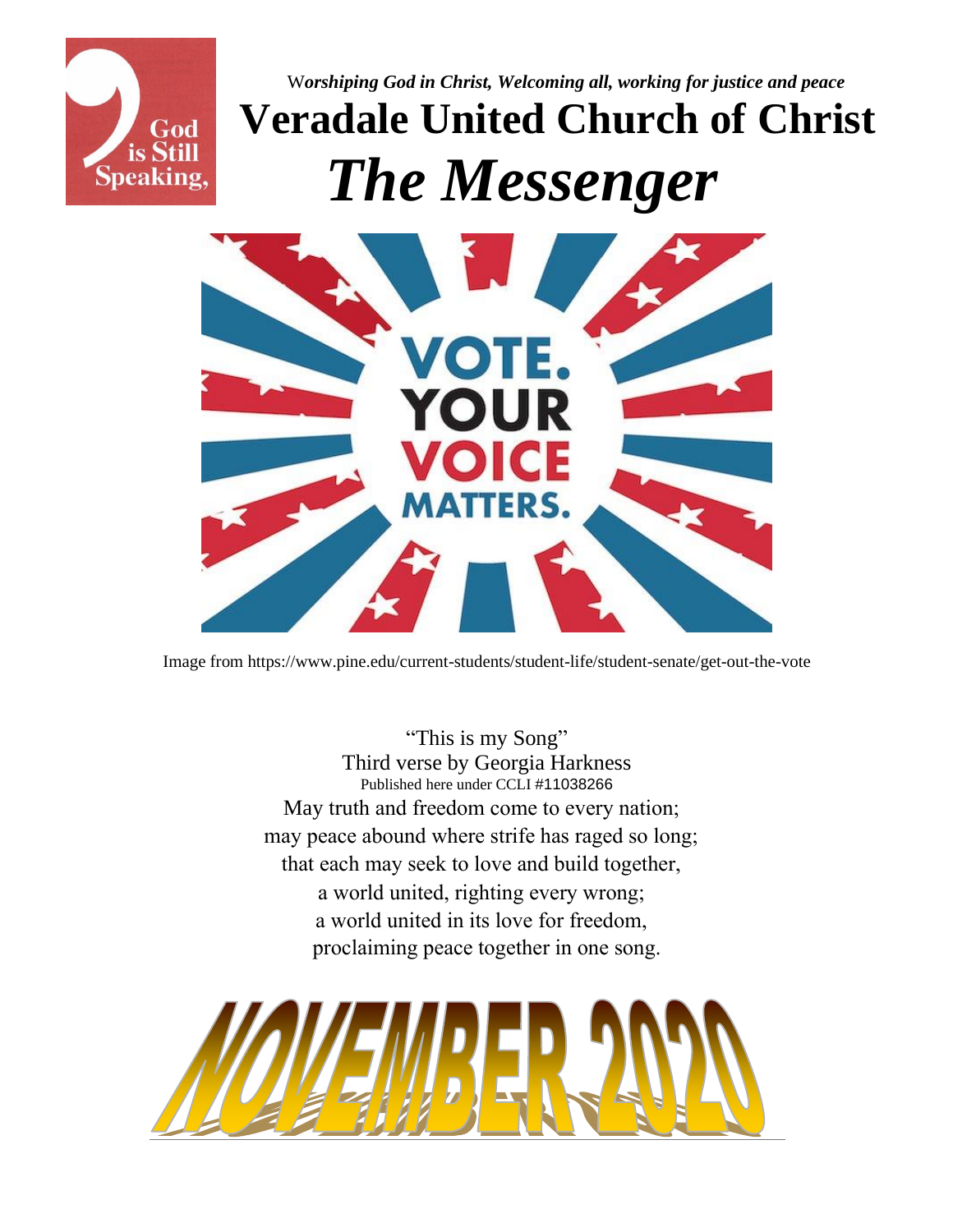## **Thoughts from the Pastor –**

I've been thinking about the motto of our country "Out of Many One" or in the Latin "E pluribus Unum." The suffering of our time has exposed that we are not one. Worse, there is a great effort to keep dividing us. However, in our act of voting, we are one for a moment. We share our individual voices to move us again toward that goal that out of many, we can be one.

Fear has been weaponized to keep us from letting our "many" be our oneness. We have even been led to fear that our vote doesn't count. Voting is "Out of Many, One" voice that is not a single melody line but is more like an orchestra with tones and harmonies.

The importance of our vote is more than who wins. It is a testament to who we are in this moment. When everyone votes, we can better see all the layers. This takes mindfulness and an ability to see beyond the "win."

However, the successful use of sports metaphors to describe elections as well as the generating of excessive fear has made elections all about the side that "won." This is even more troubling as we now have multiple sides to every issue with some of them being completely imaginary. The movement is toward trust in conspiracies, propaganda, and something like a shell game with facts has cost us relationships within our friendships, families, and neighborhoods.

These have expanded the rift in existing societal divisions. Even when our voting is finally completed and every vote is honored and counted, we have a long road to travel before healing. In many cases, the breakage caused by lies, fear, greed, self-righteousness, white supremacy, and Christian Dominionism may be unrepairable.

This is a moral issue. "The moral arc of the universe is not a stagnant reality. It requires people who keep bending it. Who in their strength, grace, mercy, love, sacrifice, suffering and speaking truth, they keep bending it. The more of us that engage in bending, the faster it is bent. It's not just left to God alone." The Rev. Dr. William Barber

The transformation, the bending of the arc toward justice, toward fulfilling the ideal to be "Out of Many, One" will take mental and emotional maturity that may be beyond some of our fellow citizens. Still, this is our practice. We will love our neighbor as ourselves. We will speak truth, respect science, and love God through our devotion and through our actions so that the many be one. That was, after all, the prayer of Jesus, "Father, I pray they will be one, just as you are in me and I am in you. I want them also to be in us. " John 17:21

Thank you for voting with your conscience. No matter the results, we continue to love our neighbor as ourselves.

With prayers and blessings, Pastor Gen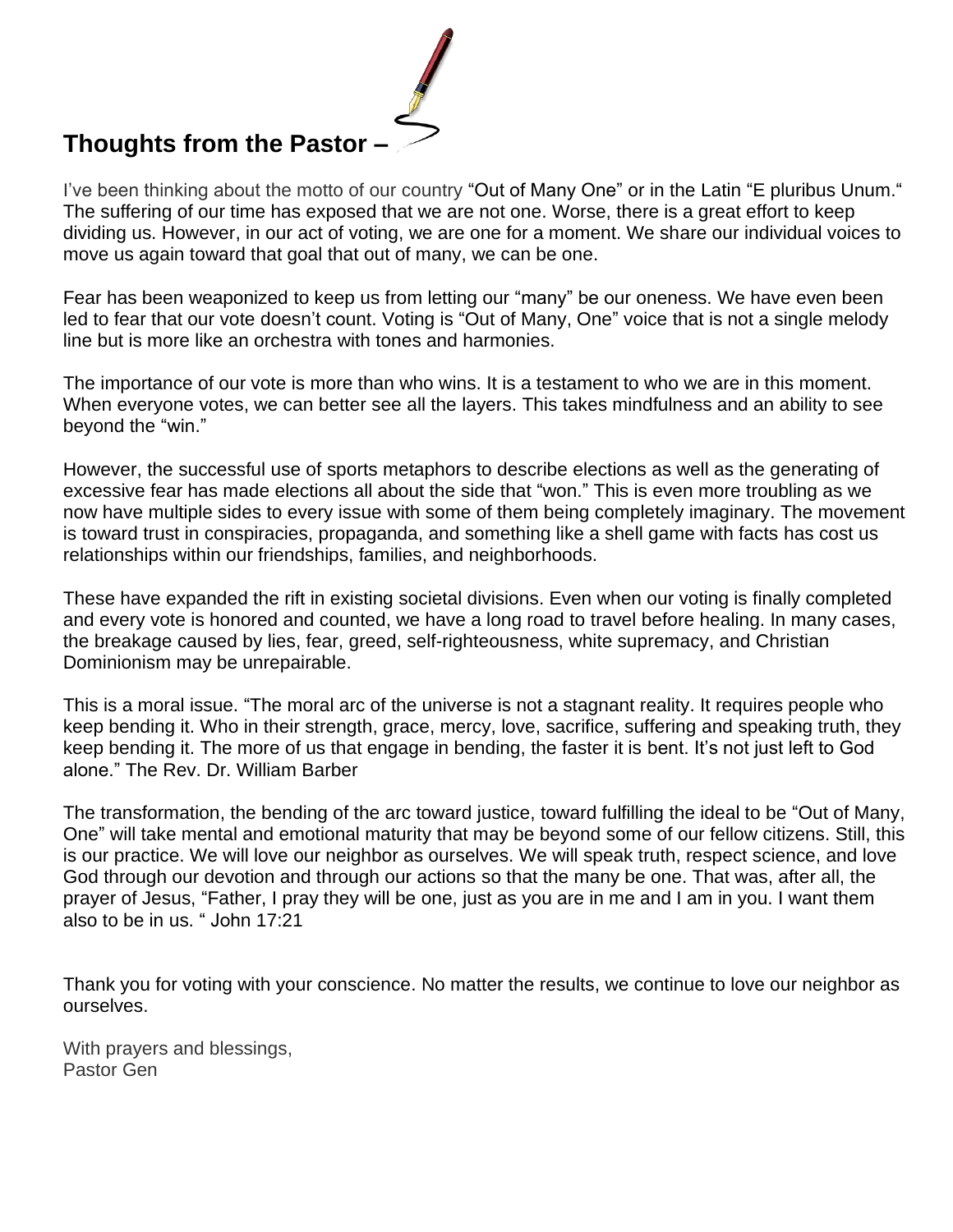### **'REMINDER' CALL PASTOR GEN IF ATTENDING WORSHIP IN PERSON**

Please be sure to call Pastor Gen each time you plan to attend Sunday Worship service in person. Worship will also be seen and heard on Facebook (Zoom) and Radio Station 89.3FM (from our parking lot) at the same time as in person. COVID precautions are being followed and in place at the church for in person attendees.

Pastor Gen: 1-408-593-9556 – Cell or 509-919-3768 - Home

# **'MESSAGES OF THANKSGIVING'**



Would you like to make an "offering" about what it means to live with a "Thankful Heart." Each week, we will take a moment to share our gratitude. Let Pastor Gen know that you have thoughts to share.

### **GENEROSITY SUNDAY Bring your Pledge Card for Offering Time or Mail, Call or Email your Pledge.**

On the second Sunday in November, we will determine how we will be "Living Generously" in support of the ministry and mission of Veradale United Church of Christ. We will celebrate our **Generosity Sunday, November 8, 2020 at our 10:30 am worship service.** 

We practice the way of Jesus in this small and mighty church! We share a partnership with God and one another through our prayers, worship, study, and actions. So, in these days ahead, please, consider what it means for us to be "Living Generously."

Thank you for being part of this community dedicated to living the way of Jesus.

With deepest gratitude, Pastor Gen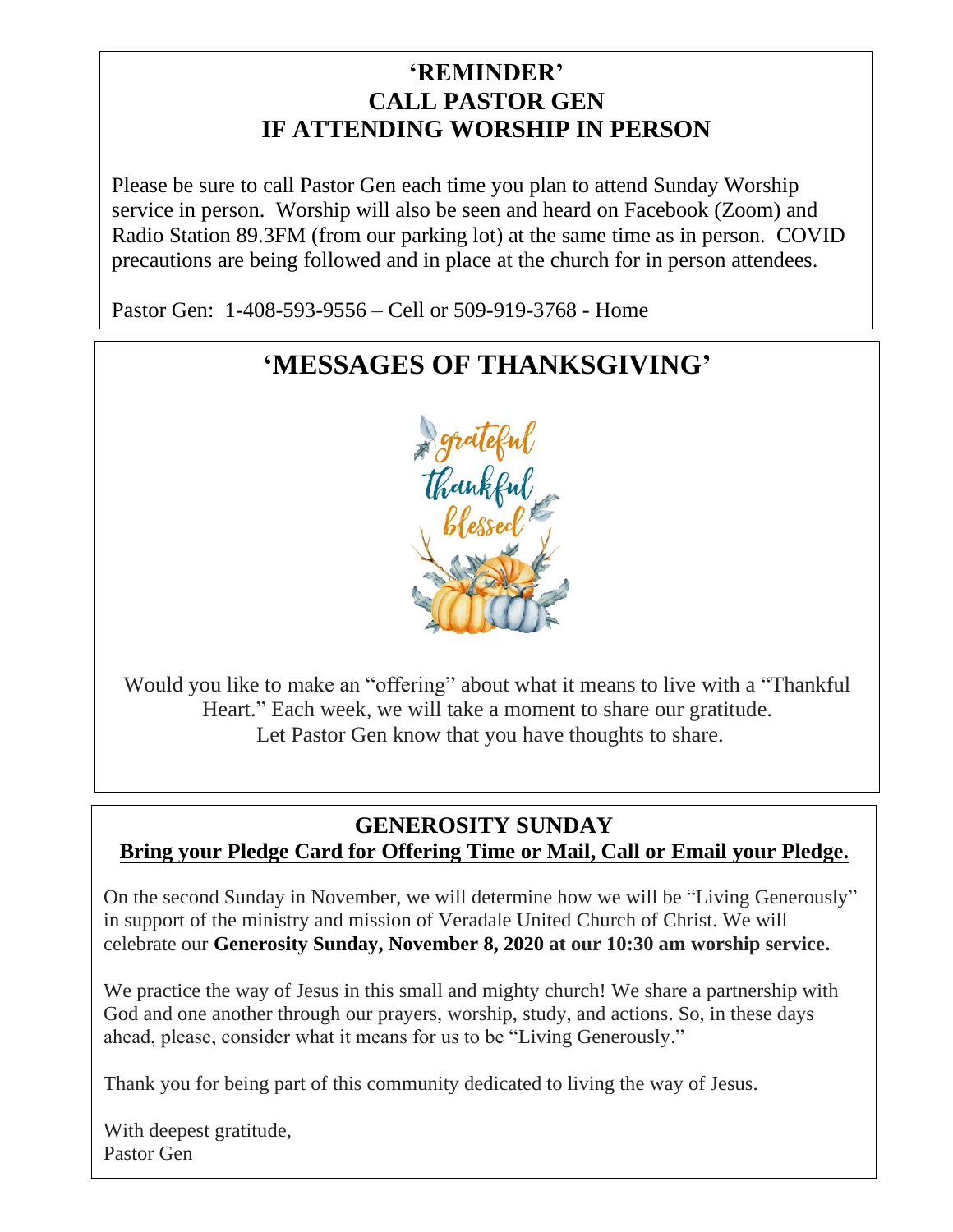## **HOPE HOUSE 'WISH LIST'**

**(Every donation gives a woman hope!) (Our giving at least thru November 2020** *Please hold your VUCC donations at home or contact Hope House (535-3155) to see if they are excepting donations at this time. We will resume our VUCC Collections once we are meeting again at the church.*



Socks Soap Underwear Cough Drops Sugar Razors Creamer Hair Ties Peanut Butter Coffee Tampons Toilet Paper Blankets Milk Bus Passes **Butter** Shampoo Breakfast Cereal Conditioner Ladies Clothing Dog Food & Biscuits Bras

### **VOLUNTEERS NEEDED TO HELP WITH 'WORSHIP IN PERSON' COVID-19 REQUIREMENTS**

On June 28<sup>th</sup> we opened Worship Services 'in person' in the Sanctuary following COVID-19 safety and sanitation requirements.

Due to these requirements in keeping everyone safe and well the Worship Team is looking for a person to volunteer for one Sunday a month (5 Sundays means we would like to have 5 volunteers). **We still need 2 volunteers**. Contact Wayne Shull. Supplies will be available.

### **Here is what to expect on Sundays at 'in person' Worship Services:**

- 1. Enter through front door (church wings will both be closed.
- 2. Only the one bathroom by the front doors will be used.
- 3. Temperature and names will be taken at the door.
- 4. Masks are required (we will have masks for forgetful folk).
- 5. Chairs will be set at 6' apart. Please, do not move chairs. **Those in same household family may sit together.**

6. No Bibles, Hymnals, Pens, Pencils, or Coloring Table items available during worship services. Please bring your own Bible.

Please, let Pastor Gen know if you are coming in person so that she can be certain we have enough chairs set out. Thank you, Gen.



### **SPOKANE VALLEY FOOD BANK DONATIONS (Our giving at least thru November 2020**

*Please hold your VUCC donations at home or contact SVP at 927-1153 to see if they are excepting donations at this time. We will resume our VUCC Collections once we are meeting again at the church.*

You may drop off items 8am-4pm (M-F) at 10814 E. Broadway or Mail money to SVP, PO Box 141360, Spokane Valley, WA. 99214.

Please, contact SVP directly to arrange dropping off food. SVP: **927-1153**

# *The commodity for the month of* **NOVEMBER COUNCIL** *June is Chili/Pork & Beans*

## Our **Council Meeting will be through on November16th at 7:00**

**p.m.** Watch your email or announcements for any additional details. Email or call the office 926- 7173 if you wish to contribute any information, concerns, ideas, etc. to the council. Wayne Shull, Moderator.

## **THANKSGIVING MEAL**



Let Pastor Gen know **if you would like to have a virtual Thanksgiving meal together.** We would make our own little meal and join together on Go To Meeting. Want to visit with each other on Thanksgiving Day?

**Email: genheywood@att.net**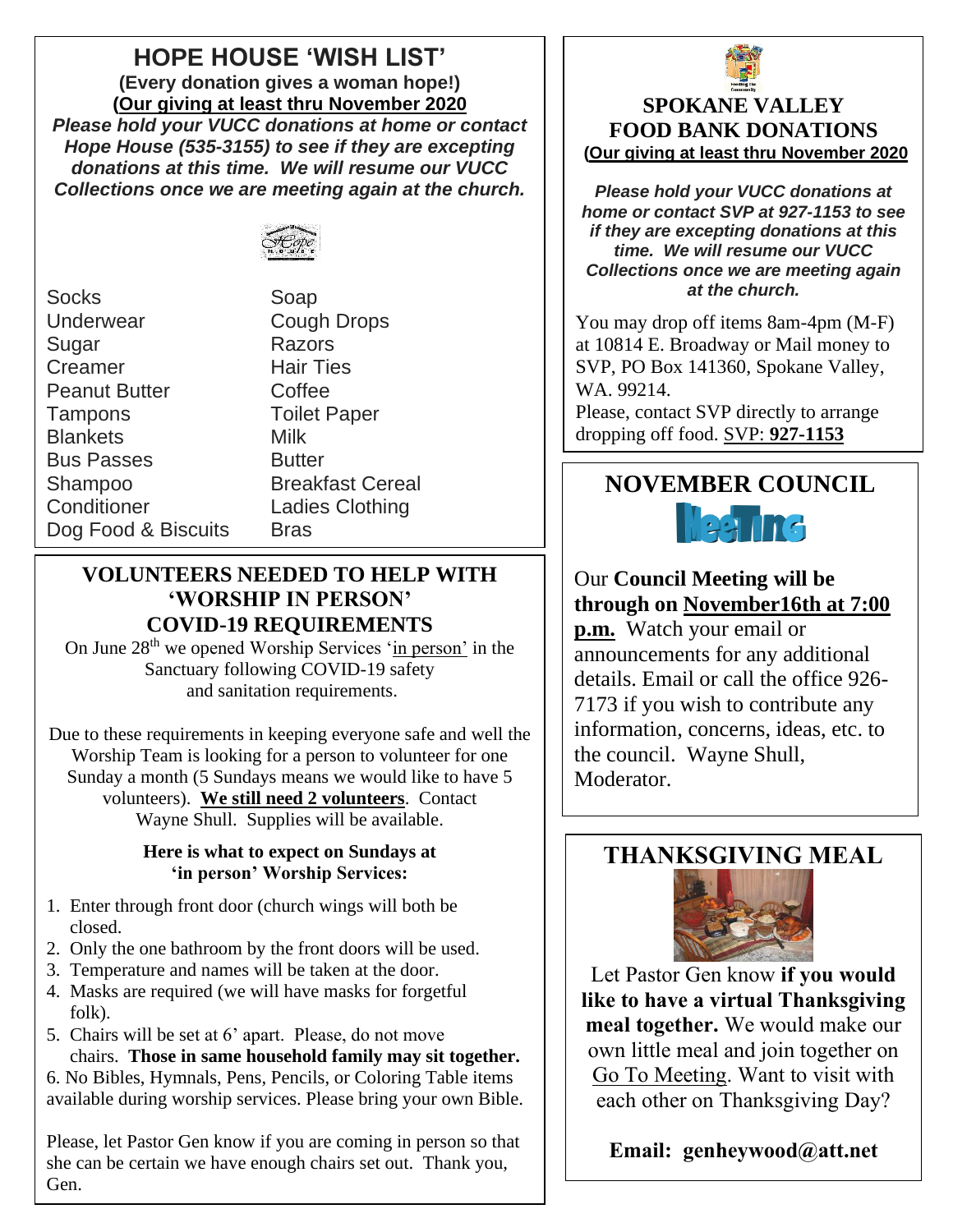| <b>SUNDAY</b>                                                                                                                                                        | <b>MONDAY</b>                             | <b>TUESDAY</b>                                                                                                                                                                                                                                                                                                   | <b>WEDNESDAY</b>                                               | <b>THURSDAY</b>                                      | <b>FRIDAY</b> | <b>SATURDAY</b>                                                        |  |  |
|----------------------------------------------------------------------------------------------------------------------------------------------------------------------|-------------------------------------------|------------------------------------------------------------------------------------------------------------------------------------------------------------------------------------------------------------------------------------------------------------------------------------------------------------------|----------------------------------------------------------------|------------------------------------------------------|---------------|------------------------------------------------------------------------|--|--|
| <b>NOVEMBER 2020</b>                                                                                                                                                 |                                           |                                                                                                                                                                                                                                                                                                                  |                                                                |                                                      |               |                                                                        |  |  |
| 1 DAYLIGHT<br><b>SAVINGS</b><br>10:30 -11:30 a.m.<br>Worship<br>(Remote & 'OPEN')                                                                                    | $\overline{2}$                            | 3<br><b>ELECTION</b><br><b>DATE</b><br><b>VOTE!</b>                                                                                                                                                                                                                                                              | 4                                                              | 5<br>1:00p.m. Longevity<br>Mtg                       | 6             | 7                                                                      |  |  |
| 8<br><b>Generosity</b><br><b>Sunday</b><br>10:30 -11:30 a.m.<br>Worship<br>(Remote & 'OPEN')<br><b>Turn in your Pledge</b><br><b>Cards During</b><br><b>Offering</b> | 9                                         | 10<br>9-9:25 a.m.<br>Prayer-Pastor Gen<br>5-6 pm<br><b>Truthful Tuesday</b><br>(Remote)                                                                                                                                                                                                                          | 11<br><b>Veteran's Day</b><br><b>OFFICE</b><br><b>CLOSED</b>   | 12                                                   | 13            | 14<br>9:30 a.m.<br>Saturday Coffee<br>Fellowship on<br>(Go-to-Meeting) |  |  |
| 15<br>10:30 -11:30 a.m.<br>Worship<br>(Remote & 'OPEN')                                                                                                              | 16<br>7:00 p.m.<br><b>Council Meeting</b> | 17<br>9-9:25 a.m.<br>Prayer-Pastor Gen                                                                                                                                                                                                                                                                           | 18<br>newsletter<br><b>Articles Due for</b><br><b>December</b> | 19<br>$9:00-11:30$ am<br>FLLC Meeting<br>(Remote)    | 20            | 21                                                                     |  |  |
| 22<br>10:30 -11:30 a.m.<br>Worship<br>(Remote & 'OPEN')                                                                                                              | 23                                        | 24<br>9-9:25 a.m.<br>Prayer-Pastor Gen                                                                                                                                                                                                                                                                           | 25                                                             | 26<br>Thanksgiving<br><b>OFFICE</b><br><b>CLOSED</b> | 27            | 28                                                                     |  |  |
| 29<br>$10:30 - 11:30$ a.m.<br>Worship<br>(Remote & 'OPEN')                                                                                                           | 30                                        | Attend Worship Services 'In-Person', on Facebook (Zoom) or listen on<br>Radio Station 89.3 FM (from our Parking Lot)<br>In-Person attendees need to call Pastor Gen prior to each service.<br>'DAYLIGHT SAVINGS' TIME BEGINS NOVEMBER 1st!<br>Don't be late for Sunday November 1 <sup>st</sup> Worship Service! |                                                                |                                                      |               |                                                                        |  |  |

.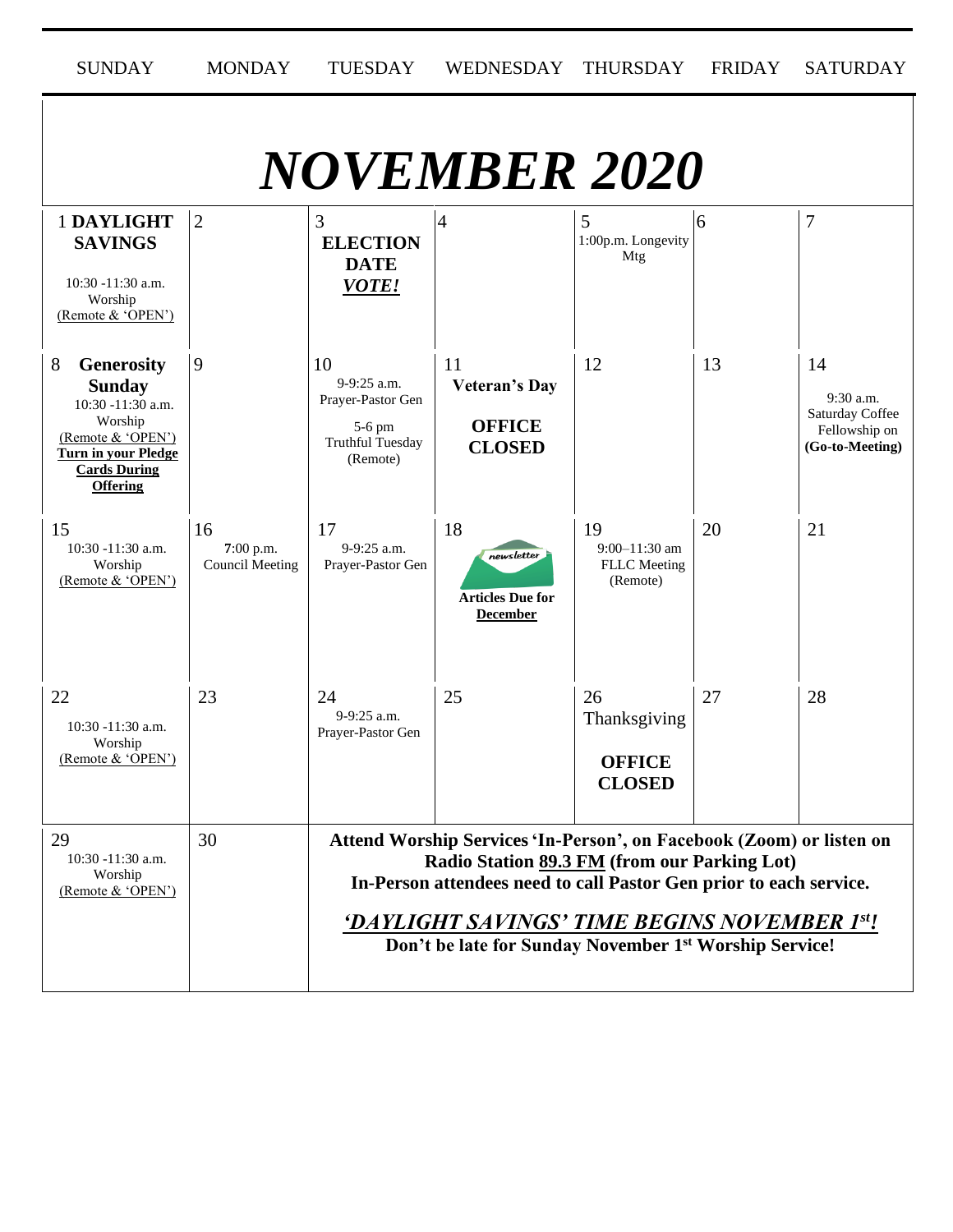| <b>Date</b>                | <b>Worship Services</b>          | Time                         | <b>Access Services</b><br>Or Contact Pastor Gen if attending in person!                                  |
|----------------------------|----------------------------------|------------------------------|----------------------------------------------------------------------------------------------------------|
| November 1                 | Sunday Worship                   | $10:30$ a.m.                 | (remote) Facebook (Zoom) or Radio 89.3FM,<br>Phone                                                       |
| November 8                 | Sunday Worship                   | $10:30$ a.m.                 | (remote) Facebook (Zoom) or Radio 89.3FM,<br>Phone                                                       |
| November 15                | Sunday Worship                   | $10:30$ a.m.                 | (remote) Facebook (Zoom) or Radio 89.3FM,<br>Phone                                                       |
| November 22<br>November 29 | Sunday Worship<br>Sunday Worship | $10:30$ a.m.<br>$10:30$ a.m. | (remote) Facebook (Zoom) or Radio 89.3FM,<br>Phone<br>(remote) Facebook (Zoom) or Radio 89.3FM,<br>Phone |

### **NEWSLETTER DEADLINE FOR DECEMBER ARTICLES**

Please have your information and articles to Joyce by **Wednesday, November 18th.** If you need assistance with your article call or email at 926-7173 or [veradaleucc@gmail.com.](mailto:veradaleucc@gmail.com) I can access the emails from home. Thank you, Joyce

## **WEEKLY TUESDAY MORNING PRAYER WITH PASTOR GEN HEYWOOD (REMOTE)**

 morning from 9:00 a.m. – 9:25 a.m*.* Pastor Gen Remember we have silent prayer every Tuesday Heywood will hold prayers from her home on the Veradale UCC Facebook page.

### **END OF YEAR OFFERINGS PROCESSING NOTIFICATION**

We will be closing the financial books by **Sunday, December 27th** this year in order to have all 2020 offerings accounted for in the current tax year.

Please have your **offerings** (all types) for 2020 completed **by Sunday, December 27th.** *If you are mailing your donation please mail early enough for VUCC to receive them in the mailbox by 12/27.* Any donations after that date will be counted towards 2021 because we cannot deposit them until January 4, 2021. Questions: Call the Office at 926-7173 or talk to Diane Smith, Treasurer.

# **POINSETTIA DONATIONS**



 and making this a way to give to the three We are thinking of using our silk poinsettias offerings for the UCC, One Great Hour of Sharing, Strengthening the Church, and the Christmas Fund. So, **for a donation of \$15, a poinsettia will be placed in memory of those you want to recognize.** The list of those remembered will be printed in the bulletin for Christmas Eve. **The money will be divided between the three special offerings** and the poinsettia will be available to be used next year.

# **DECORATE THE CHRUCH**

This year we will be decorating outside more than inside. If you have an outdoor string of lights that can be connected with others, bring that to the church with your name clearly taped on it. We will light up the little outdoor nativity and shine light in the darkness.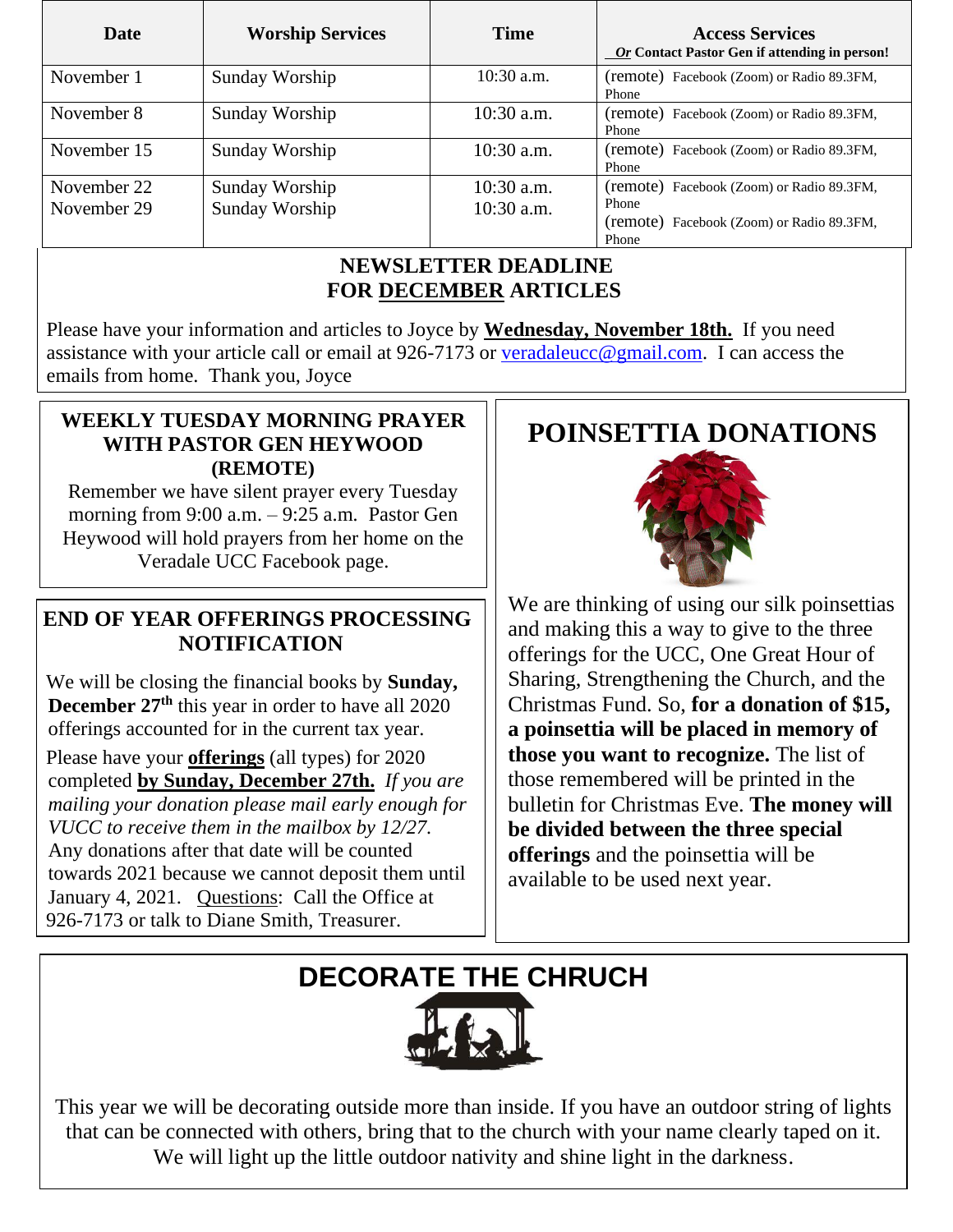### **FAITH ACTION NETWORK 'VIRTUAL' ANNUAL DINNER HOST VIRTUAL TABLE**

We want to make sure you have all the information you need to register for **FAN's Virtual Annual Dinner on Sunday, November 15.** Just click on the registration link **[bit.ly/FANDinner2020](https://fanwa.ourpowerbase.net/civicrm/mailing/url?u=17720&qid=2336938)**--once we have your registration and email address, we'll keep you posted on the exciting developments!

The virtual nature of this year's event will enable us to connect statewide with more of our network than we ever could have done at our in-person dinners! We can celebrate the work we do for justice in the places we live with friends, members of our faith communities and organizations. We can commit to *Rise Up Together* in the work that will be ahead of us, whatever happens in the November election.

**Be a Virtual Table Host! Click the box on your registration form, and then invite friends and colleagues to virtually join you.** You can send them to our event page **[fanwa.org/annual-dinner](https://fanwa.ourpowerbase.net/civicrm/mailing/url?u=17721&qid=2336938)** where they can learn more about it and find the registration link. As a host, you will invite them to your own Zoom gathering room; if you don't have your own Zoom hosting account, you can co-host with another friend in your circle who does.

The first half hour (5:00-5:30pm) will be virtual social time all across our beautiful state! At 5:30pm, you will help everyone move into the main room to be together for our program. As a host, we'll send you a virtual packet in the next few weeks with tips for making it a great time and fun for your guests. We will also offer a Zoom host training before the event for those who would like that. We would like all participants to also register on the FAN event

page, **[bit.ly/FANDinner2020](https://fanwa.ourpowerbase.net/civicrm/mailing/url?u=17720&qid=2336938)** so they receive updates too.

## **OCTOBER FINANCIAL UPDATE**

Our **Monthly goal is \$8,800.** We had \$**6,339.** in donations towards that goal as of **October 26th .**

We are tracking our Monthly Goal. If you have questions, email or contact the office at 926-7173. \_\_\_\_\_\_\_\_\_\_\_\_\_\_\_\_\_\_\_\_\_\_\_\_\_\_\_\_\_\_\_\_\_\_\_\_\_\_\_\_\_

## **Offerings**

Please, remember offerings can be given through the church website at [https://veradaleucc.org](https://veradaleucc.org/) There is an orange donate button on the right side of the page.

or

Send checks to Veradale UCC, 611North Progress Road, Spokane Valley, WA 99037

### **SATURDAY COFFE FELLOWSHIP** *offering will be a part of the worship service.*

Our meeting will be **Saturday, November 14th at 9:30 a.m. through 'Go-to-Meeting'.** We will be discussing *"The Moment of Lift"* by Melinda Gates. It is about the work of the Bill and Melinda Gates Foundation to empower women with education. Valley Library has hard copies and audio versions. I am looking for a volunteer to facilitate the discussion.

**New to GoToMeeting?** Install app: <https://global.gotomeeting.com/install/168492205>

**Join our meeting from your computer, tablet or smartphone.**

<http://global.gotomeeting.com/join/168492205>

**You can dial in using your phone:**  +1 (646) 749-3122 / Access code: 168-492-205

This is a new way of continuing book club and discussions. Let me know if you have questions.

In the meantime, "Take Care of Yourself, and Each Other".

Namaste, Becky

### **NOVEMBER - BIRTHDAYS AND ANNIVERSARIES**



**David**  $\bf{Knapp} - \bf{B} - \bf{11/1}$  Greg Salisbury – $\bf{B} - \bf{11/7}$  **Helen Bonser – B – 11/3 Blake Vogt – B – 11/16 Jan Young – B – 11/4 Donita Nunley – B – 11/23**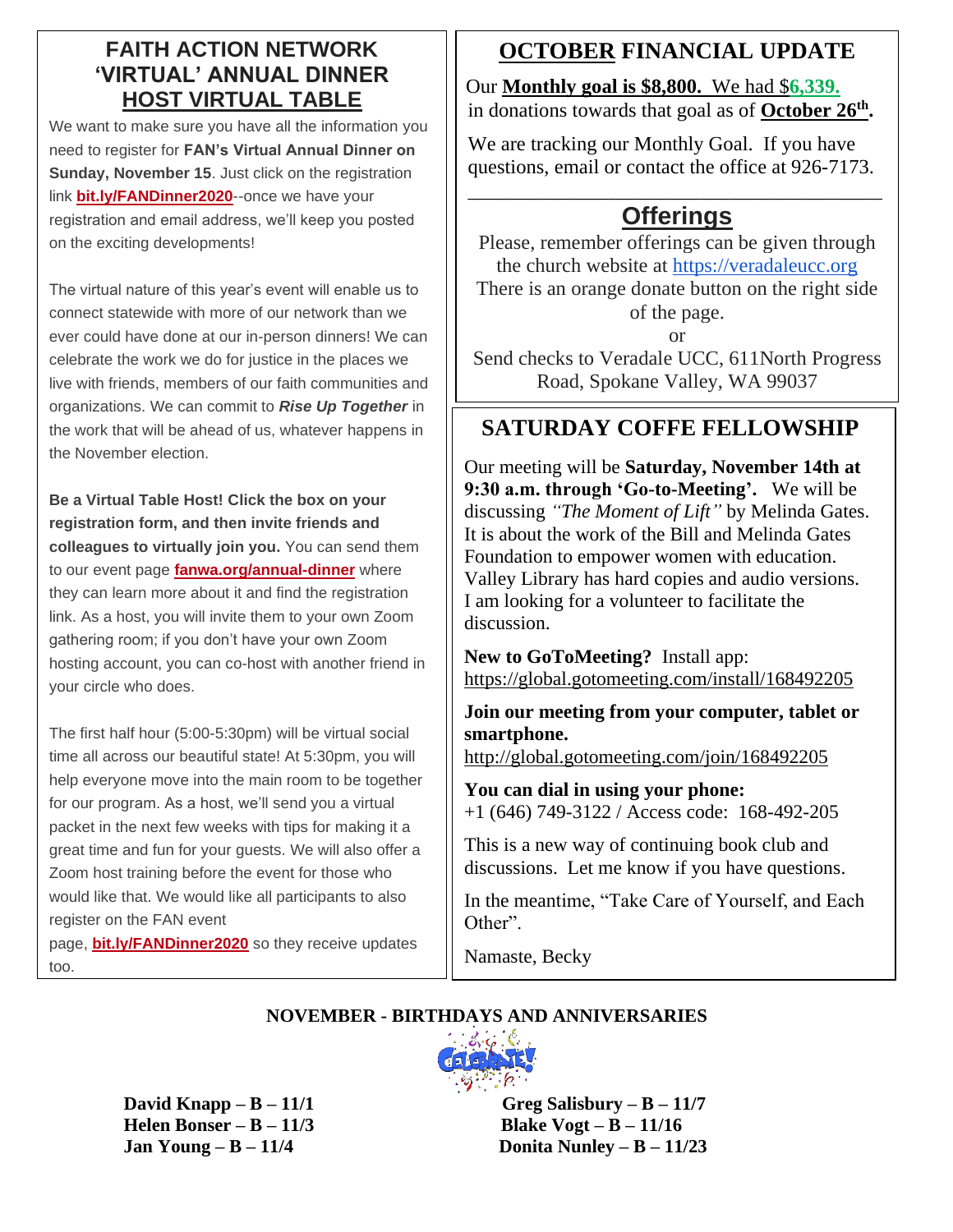# **PLUM PUDDING, RECORDINGS**



## **We boldly go where we have never gone before!**

Call or email Pastor Gen and she will record your story, poem, song, etc, in the sanctuary (or you can send her your recording). She will make a **video** of all of us and we will **show it at the church and on Facebook and Zoom on Sunday, December 6 at a time to be determined**

*\*\*In December we will hold another Facebook Auction fundraiser. Details soon from the Longevity Committee. \*\**

## **PRAYERS**



Prayers of concern for

Marvin Wilson's Dad who is weak.

Marvin who can no longer lift his Dad and is having trouble getting caretaker help. Kathy Cleveland as she recovers from cancer surgery and for Sally as she cares for Kathy. Prayers of joy for

Justin and Naomi as they have moved into their new home recently. What a blessing!

# **FRED MEYER COMMUNITY REWARDS PROGRAM**



We continue VUCC as a 501-c3 Non-Profit organization who will receive funds each time someone uses their Fred Myer's Rewards Card. Currently we have earned \$18.71 this fourth quarter. If we get \$25.00 or more we get a check for the church. Sign up is easy with the link below and our VUCC NPO Number **LN110**. Link: [www.fredmeyer.com/communityrewards.](http://www.fredmeyer.com/communityrewards)

Thank you shoppers who have continued to support VUCC in this fundraiser!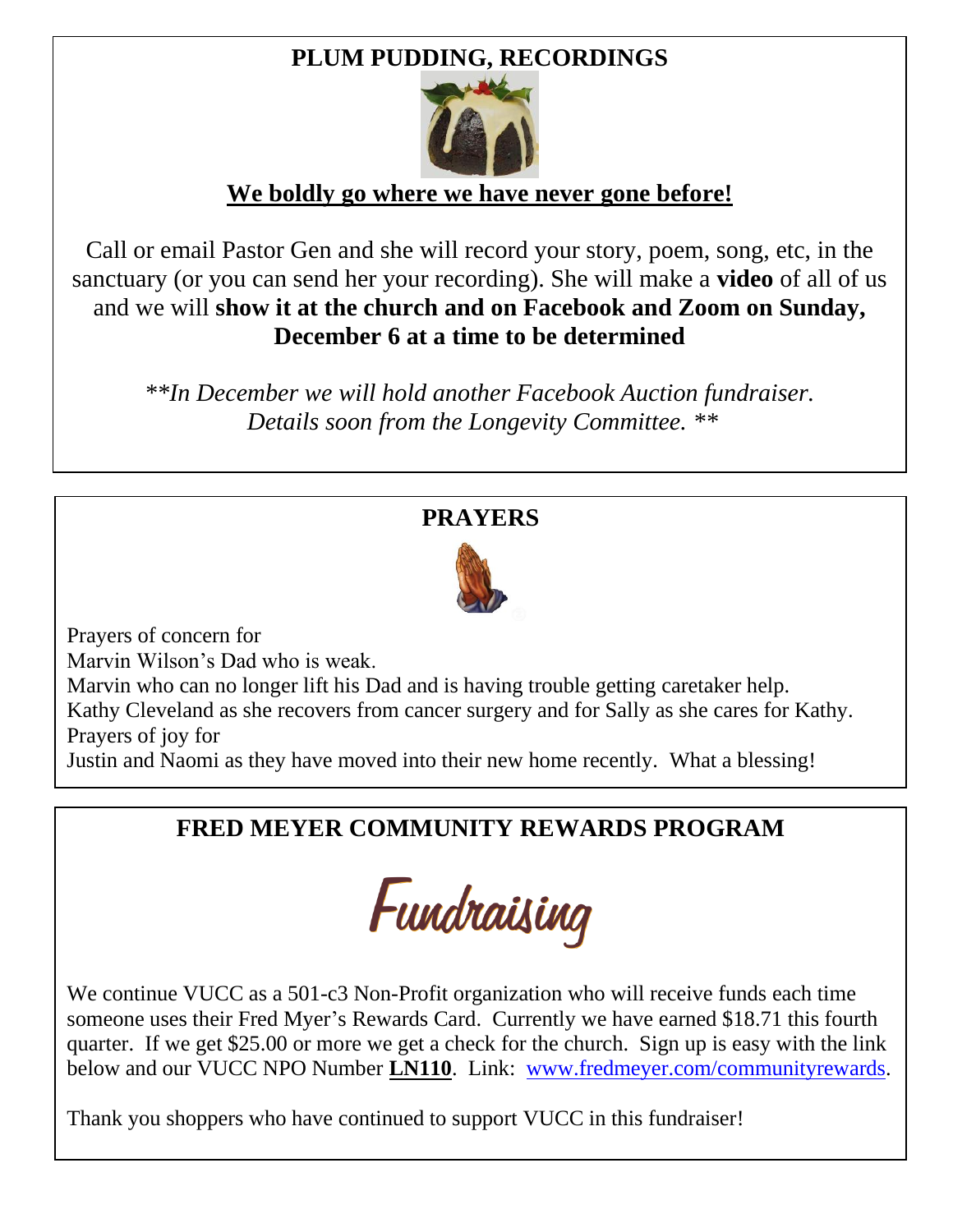

# **Fall Festival of Sharing 2020**

Dear Friends,

The Fig Tree is launching a fall campaign to invite support of sponsors. Please help us spread the word to let your congregation know we seek new and ongoing readers to join those supporting The Fig Tree's mission of sharing stories, connecting people, fostering understanding and inspiring solidarity among the diverse communities in the Inland Northwest.

The "Fall Festival of Sharing" will run Oct. 21 through Nov. 29. There are opportunities to donate through The Fig Tree Facebook Fundraiser at [https://www.facebook.com/donate/676720579936400/,](https://thefigtree.us3.list-manage.com/track/click?u=66c8200ad7c0fdfd1295dc5ac&id=ec439bfe77&e=4b9df3badb) on our website at [www.thefigtree.org/donate.html](https://thefigtree.us3.list-manage.com/track/click?u=66c8200ad7c0fdfd1295dc5ac&id=284873c669&e=4b9df3badb) or by mail to The Fig Tree, 1323 S. Perry St., Spokane, WA 99202.

To help promote the event through your newsletter and announcements, we invite you to s**hare a flier at** [thefigtree.org/2020FallFestivalofSharing.pdf.](https://thefigtree.us3.list-manage.com/track/click?u=66c8200ad7c0fdfd1295dc5ac&id=5b9326e5e8&e=4b9df3badb) You may add your own words of support.

It's hard to deliver bulk orders with many faith communities not gathering in person, so we invite you to send addresses/emails of leaders who might value receiving and reading The Fig Tree in print or online. Donations for bulk copies are welcome.

We invite you to share article ideas with us, as well as your reflections for editorials or Sounding Board comments.

Many thanks for your assistance in spreading the word, **Mary**